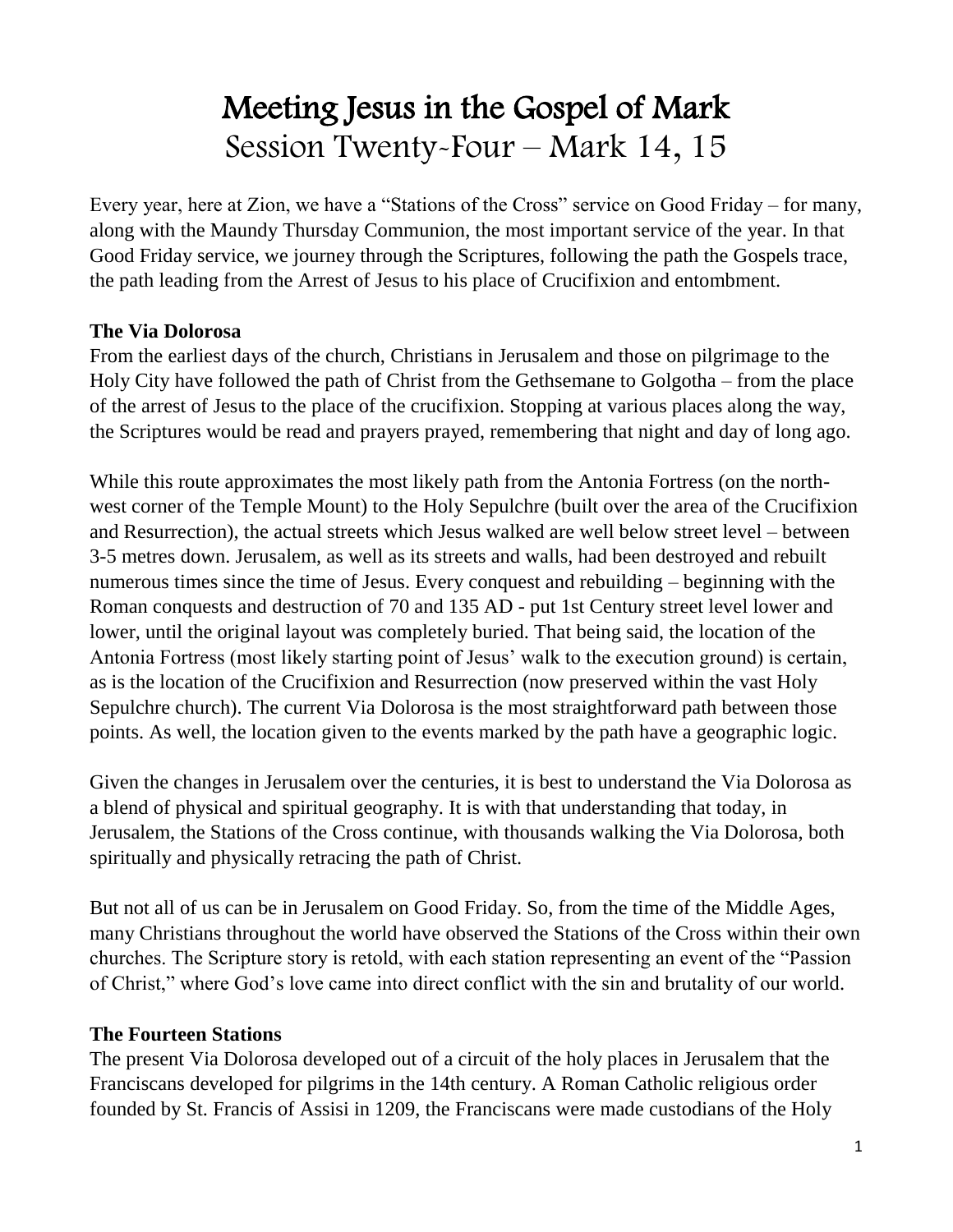Land in 1335, and they served as guides to the holy places. In the 14th century pilgrims usually spent between 10 and 14 days in Jerusalem. In order to guarantee that they saw everything systematically, the Franciscans over the years developed a careful routine, following a devotional path from the place of judgement to the place of the crucifixion itself.

The experience of the Via Dolorosa left an indelible mark on visitors to Jerusalem. A number were so profoundly moved that when they returned to Europe they tried to replicate the conditions of the Way of the Cross, so that those who had not made the pilgrimage could reap the same spiritual benefits.

#### **"Stations" in Church**

In the 1600s, 'Stations' began to be placed on church walls. These 'Stations' or 'gathering places,' were centered around wooden crosses, with a scene from the last journey of the Passion placed beneath them. Over the years there have been as few as five, or over 30 'Stations.' In 1731 the number was fixed by Pope Clement XII at fourteen. Nine of these commemorated events in the Gospels and five were taken from early tradition.

The Traditional Stations

- (1) Christ is condemned to death by Pontius Pilate (Mark 15:6–20).
- (2) The cross is laid upon Jesus (John 19:17).
- (3) Jesus falls for the first time.
- (4) Jesus meets his mother, who collapses in shock.
- (5) Simon of Cyrene is forced to carry the cross (Mark 15:21).
- (6) Veronica wipes the face of Jesus.
- (7) Jesus falls for the second time.
- (8) Jesus meets the women of Jerusalem (Luke 23:27–31).
- (9) Jesus falls for the third time.
- (10) Jesus is stripped of his garments (Mark 15:24).
- (11) Jesus is nailed to the cross (Mark 15:24).
- (12) Jesus dies (Mark 15:37).
- (13) The body of Jesus is taken down from the cross (Mark 15:46).
- (14) The body is laid in the tomb (Mark 15:46).

Stations 3,4,6,7, and 9 do not have a Scripture reading attached; instead, they are there to aid devotion and contemplation. There is, however, a logic to why they are placed just where they are on the route. Station 4 brings Jesus' mother Mary into the procession itself, rather than just at the cross itself (where Scripture first mentions her presence); station 6, which recalls Veronica, is an old tradition within the Christian community, incorporated into the Stations for at least a millennium.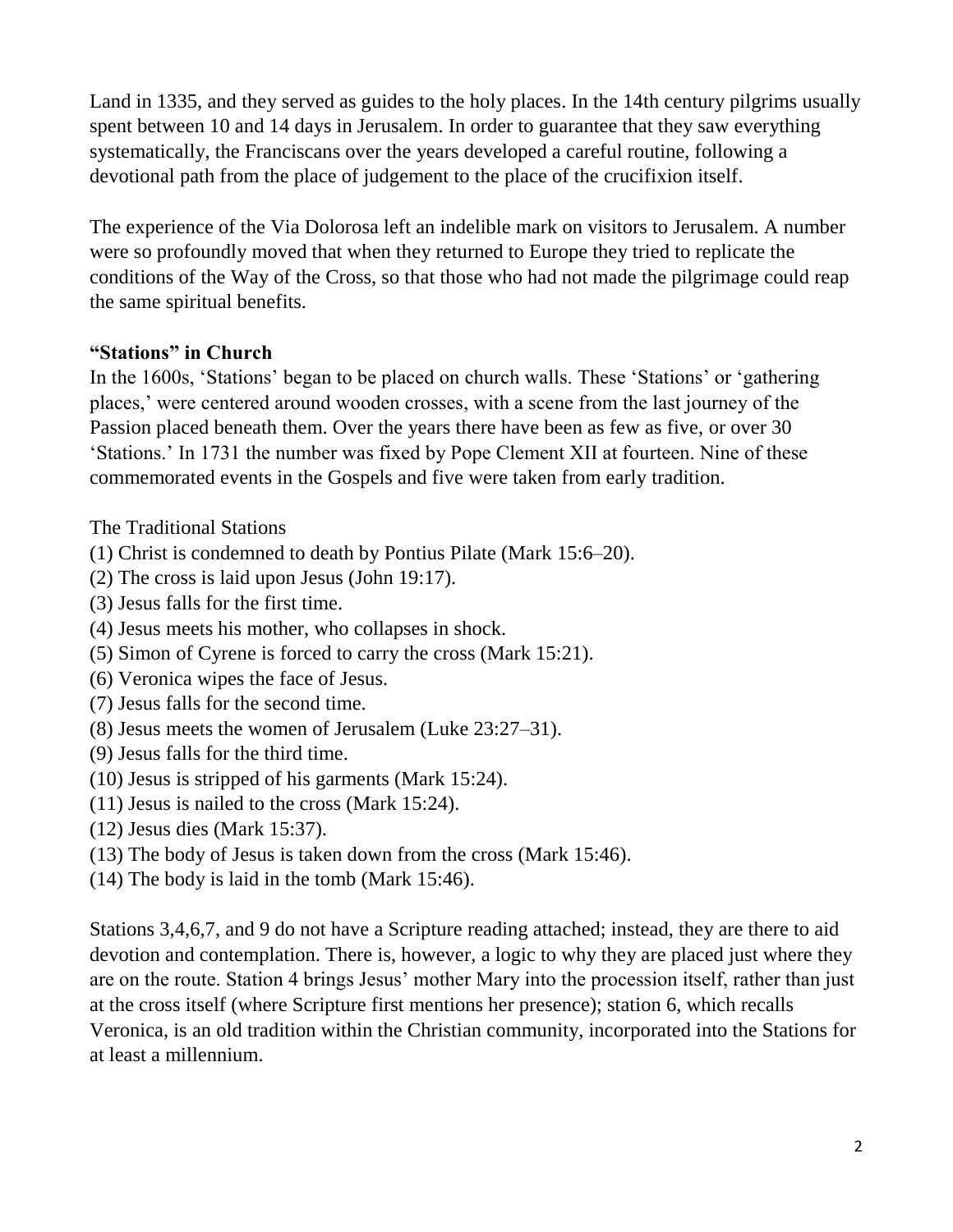This morning, as we enter Holy Week, as we continue our preparations for our own Easter journey, I would like to put some of that geography under your feet, to once again orient you to the story, as together we criss-cross the Holy City on that most important of nights, to make that journey with you one last time.

*Mark 14:12-15 On the first day of the Festival of Unleavened Bread, when it was customary to sacrifice the Passover lamb, Jesus' disciples asked him, "Where do you want us to go and make preparations for you to eat the Passover?" So he sent two of his disciples, telling them, "Go into the city, and a man carrying a jar of water will meet you. Follow him. Say to the owner of the house he enters, 'The Teacher asks: Where is my guest room, where I may eat the Passover with my disciples?' He will show you a large room upstairs, furnished and ready. Make preparations for us there."* 

The night begins, appropriately enough, at Zion, Mount Zion, the place of the Room of the Last Supper. Located in the section of Jerusalem known in Jesus' day as the Essene Quarter, this second-story walk-up was the gathering point for the faithful before, immediately following, and seven weeks after the Crucifixion of Jesus, when the Holy Spirit brought the church to life at Pentecost.

While the original building is long gone, the new one – "new" meaning in this case only 1000 years old – the new building is built right on the foundations of the original place, the place where first were heard the words, "This is my body, given for you." That's where it all began, so that's where we, too, will begin. But we won't linger.

#### *Mark 14:26 When they had sung a hymn, they went out to the Mount of Olives*

As they were going into hiding, they would have left the city as quickly as possible, past the oldest part of Jerusalem known as David's City, and then through the groves of olive trees to their place of concealed rest, the Gethsemane.

Don't think "Garden;" Gethsemane means "Olive Press," and is large cave with a small entrance situated in the midst of the groves of olive trees lining the mountain. Separated from the City by the Kidron Valley, but with a view of the Temple Mount, the Mount of Olives was far too visible and exposed a spot for a man and his friends in trouble with the authorities. Besides, it was too cold for a night out in the damp.

But the Gethsemane was perfect – unused at this time of year other than for storage, the cave provided shelter, warmth and concealment. In the fall and at harvest it would be filled to overflowing with basket upon basket of olives, jar upon jar of oil, all stacked around the massive beams of the industrial press, watchmen guarding the valuable oil.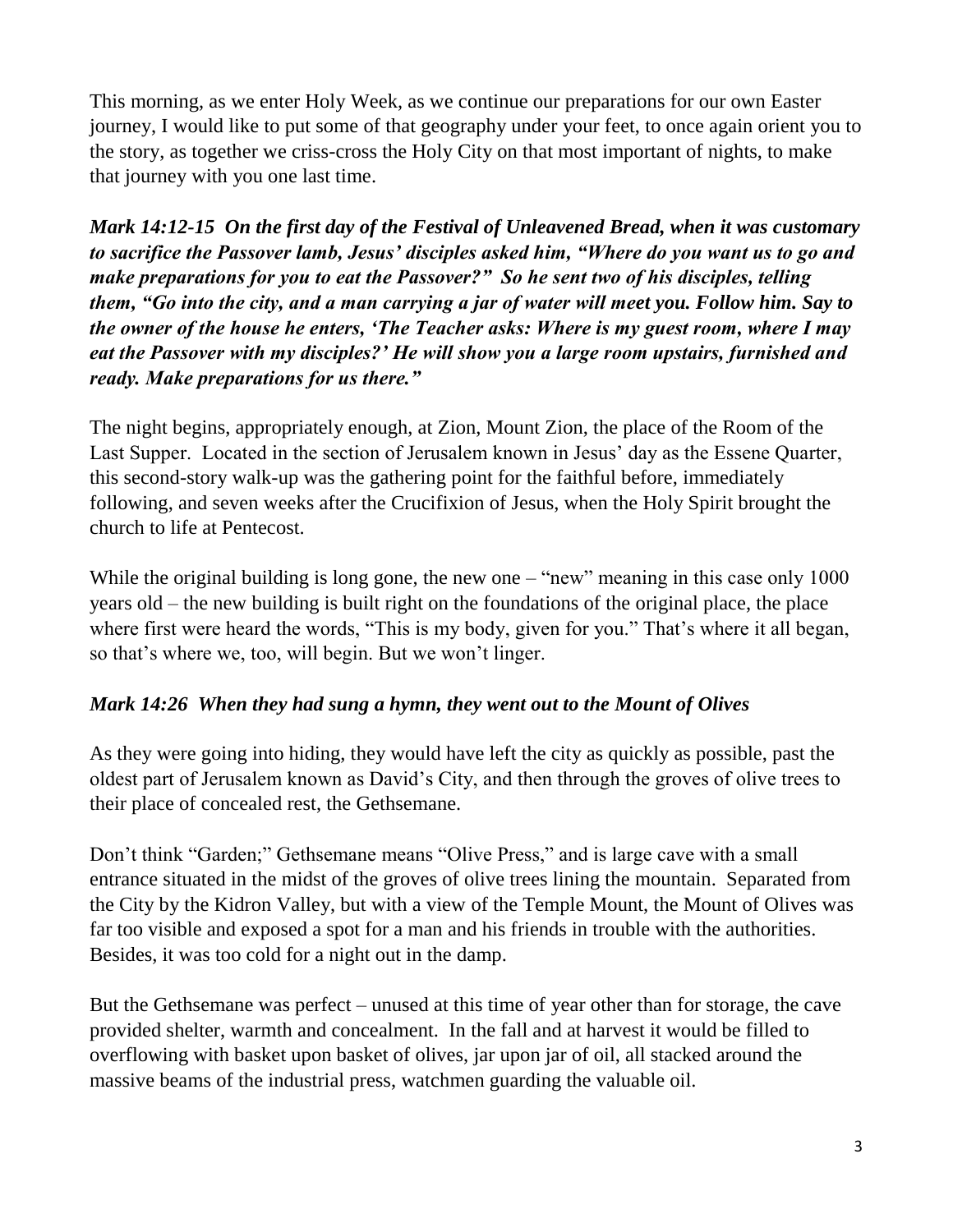But now in the spring, it was just a crowded but warm cave, the empty baskets making satisfactory pillows, and the stone benches which lined the walls keeping sleepers off the damp floors.

Placing Peter, James and John on watch at the door, and leaving the drowsy others in the warmth and quiet of the cave, Jesus went out a short distance to a garden nearby. While those within and those without allowed sleep to overwhelm them, he prayed. Returning to find his friends asleep, it was another friend who soon came into view.

Leading the soldiers to the door of the cave, where Jesus had just awakened his most trusted of friends, the least trustworthy approached, accompanied by the swords and torches of soldiers. Judas only half-surprised Jesus with a greeting, and with the betrayer's kiss, all hell broke loose. With shouts ringing the air, the disciples came streaming out of the cave.

## *Mark 14:48-51 "Am I leading a rebellion," said Jesus, "that you have come out with swords and clubs to capture me? Every day I was with you, teaching in the temple courts, and you did not arrest me. But the Scriptures must be fulfilled." Then everyone deserted him and fled.*

Today, the cave is still there, called now the Grotto of Gethsemane; the nearby Church of All Nations marking the place where Christians come to remember the Prayer of Jesus on that night of long ago.

## *Mark 14:53 They took Jesus to the high priest, and all the chief priests, the elders and the teachers of the law came together. Peter followed him at a distance, right into the courtyard of the high priest. There he sat with the guards and warmed himself at the fire*

Back the way they came, across the Kidron Valley, entering this time through the Valley Gate, through the old section of the City of David, back to Zion Hill, and up the long, stone steps to the House of Caiaphas, the High Priest. It is the dungeon for Jesus, while those upstairs try to figure out what to do, and while Peter, who was following at a distance, now warms his hands in the courtyard, a fire softening the night's chill.

But Peter feels a new chill as he is asked once, twice, three times, "Aren't you with that Jesus?" "No," he says, "No," again, and a third time "No," before the rooster calls out the hour. And it is for Peter and that rooster, that the building occupying that place today is known as "Petrus Gallicantu," Peter-of-the-Cockcrow, built adjacent to those same steps up which the soldiers frog-marched the Messiah, and smack-dab overtop of the foundations of the house of the High Priest, and the dungeon far below.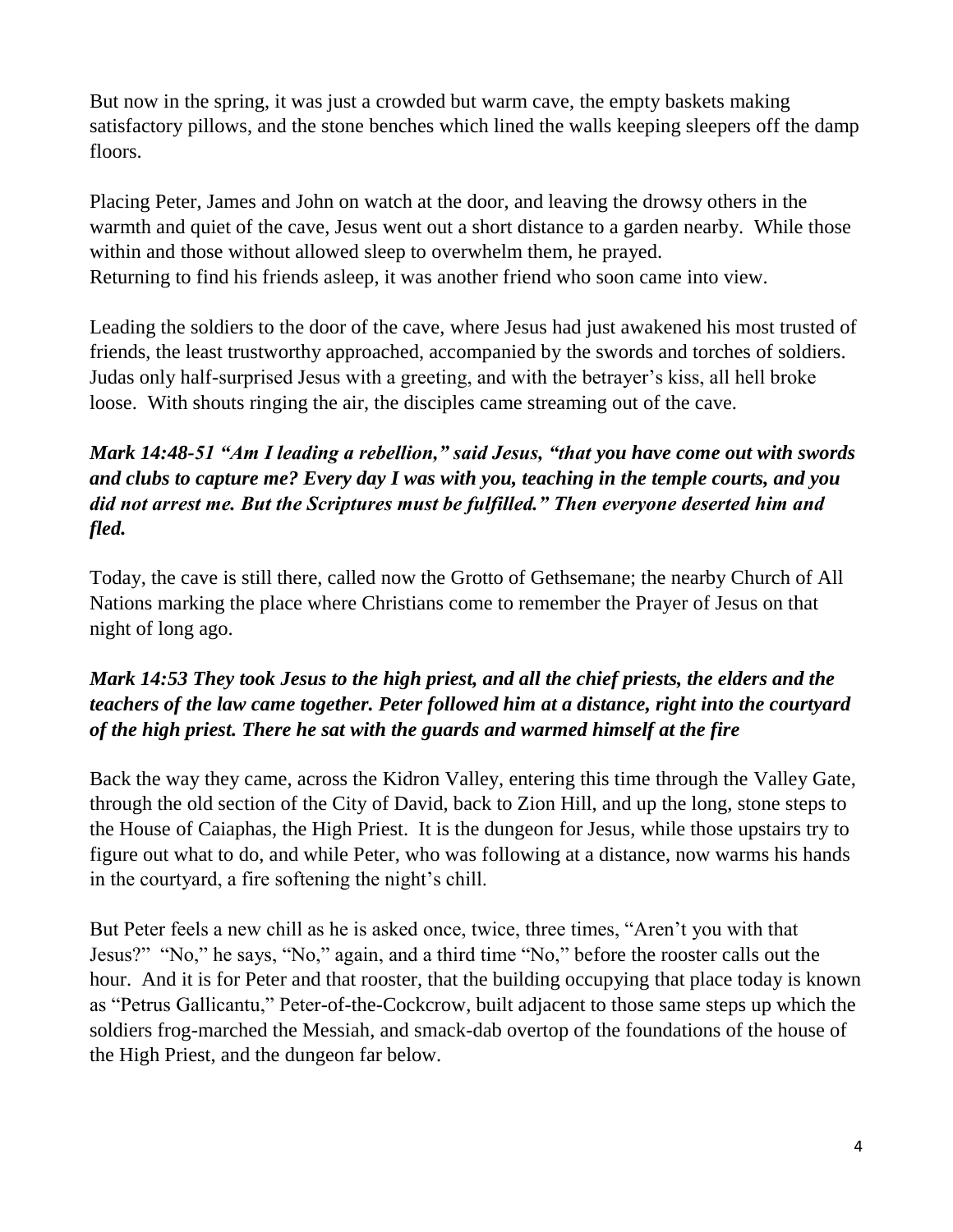## **Mark 15:1-2 Very early in the morning, the chief priests, with the elders, the teachers of the law and the whole Sanhedrin, made their plans. So they bound Jesus, led him away and handed him over to Pilate. "Are you the king of the Jews?" asked Pilate.**

Here we break a bit with common tradition, and we bring Jesus to Pilate not clear across the city to the traditional Antonia Fortress, but instead a ten minute walk to the vast palace built along the city walls by the Jaffa Gate, known as Herod's Palace.

When in Israel, Pilate stayed in comfortable Caesarea Maritima, enjoying the luxuries of Herod the Great's city by the sea, the theatre, the hippodrome, the freshwater swimming pool, the gentle breezes off the Med.

But when in Jerusalem for occasions such as Passover, Pilate transferred himself and his retinue to the palace Herod the Great built in the Holy City, with its three massive towers, with its gardens, with its baths. Luxuries fit for a procurator, especially one grumpy at the best of times.

## *Luke 23:1-7 Then the whole assembly rose and led him off to Pilate. And they began to accuse him, saying, "We have found this man subverting our nation. He opposes payment of taxes to Caesar and claims to be Messiah, a king." So Pilate asked Jesus, "Are you the king of the Jews?" "You have said so," Jesus replied.*

*Then Pilate announced to the chief priests and the crowd, "I find no basis for a charge against this man." But they insisted, "He stirs up the people all over Judea by his teaching. He started in Galilee and has come all the way here." On hearing this, Pilate asked if the man was a Galilean. When he learned that Jesus was under Herod's jurisdiction, he sent him to Herod, who was also in Jerusalem at that time.* 

Normally Herod would have stayed in the palace built by his father, but with Pilate taking up the nice rooms, Herod Antipas stayed in "The Hasmonian Palace," his down-town pied a terre, in the Upper City as it was known, where the richies lived, like, for instance, the clergy.

Ten or fifteen minutes at a good Roman marching pace, and they were there, where Jesus failed to amuse Herod, and was subject to abuse at the hands of the petulant tyrant, who was secretly afraid that this Jesus might just be John the Baptist, come back from the dead to condemn him again. Herod donated a robe to the proceedings, the better to mock Jesus with, and, sending him back to Pilate, washed his hands, as it were, of the whole affair.

With the morning in full swing and the focus of the city turning to the Temple for the Passover events, Pilate had made his way to the Antonia Fortress, on the Temple's north-west corner.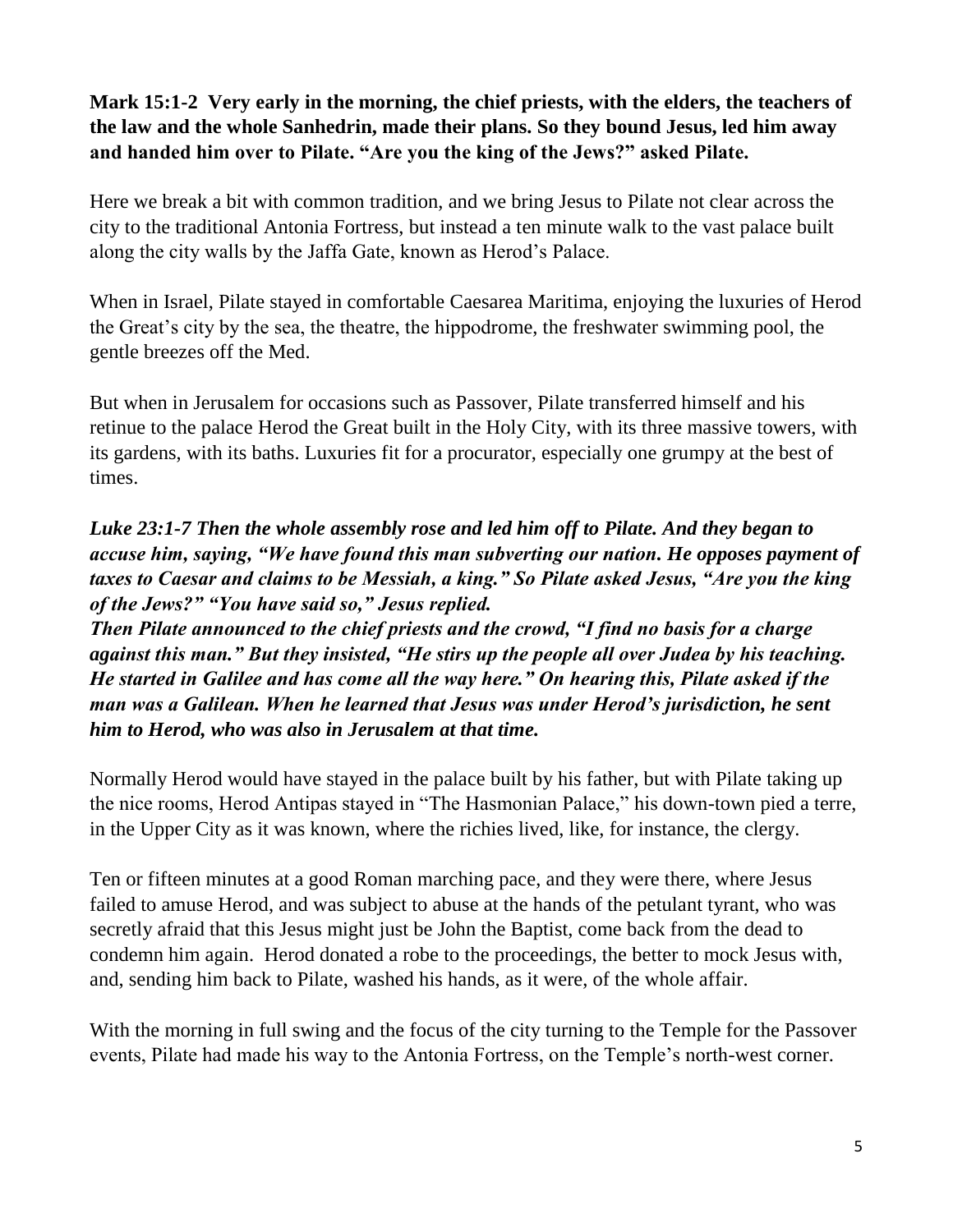Now in full command of the Temple Mount and of the troops of his garrison, hopeful of keeping the peace in the pilgrim-packed city, Pilate was again greeted by the unwelcome sight of Jesus being dragged along the street toward the Fortress, accompanied by the same group of angry priests and aldermen, who by now had managed to amass a mob of onlookers. Onlookers who had been instructed as to just what to do or say, if they really wanted to give the hated Pilate a bad time.

*Mark 15:6-15 Now it was the custom at the festival to release a prisoner whom the people requested. A man called Barabbas was in prison with the insurrectionists who had committed murder in the uprising. The crowd came up and asked Pilate to do for them what he usually did. "*

*Do you want me to release to you the king of the Jews?" asked Pilate, knowing it was out of self-interest that the chief priests had handed Jesus over to him. But the chief priests stirred up the crowd to have Pilate release Barabbas instead. Wanting to satisfy the crowd, Pilate released Barabbas to them. He had Jesus flogged, and handed him over to be crucified.* 

Barabbas was easily to hand, having been imprisoned in the Antonia. Demanding his release would be a way for the crowd to really put one over on Pilate, to really put a finger in the Roman's eye. So Pilate, grinding his teeth, instructed the soldiers to set Barabbas free. No one was more surprised than Barabbas to be released. No one who knew Jesus would have been surprised if Jesus, too, would have voted for the release of Barabbas over himself.

*Mark 15:16-20 The soldiers led Jesus away into the palace (that is, the Praetorium) and called together the whole company of soldiers. They put a purple robe on him, then twisted together a crown of thorns and set it on him. And they began to call out to him, "Hail, king of the Jews!" Again and again they struck him on the head with a staff and spit on him. Falling on their knees, they paid homage to him. And when they had mocked him, they took off the purple robe and put his own clothes on him. Then they led him out to crucify him.* 

And it is from the Antonia Fortress, at the northwest corner of the Temple Mount, that the path of the cross finds its beginnings. The path is known today as the Via Dolorosa, the Way of Sorrows, and then, as now, it leads you through busy, sometimes steep, sometimes winding, always crowded streets; right through the centre of town, past the food stalls and the merchant shops and the spice sellers and the money changers and the clothing stores and the souvenir hawkers.

Romans always liked to make a public example – a very public example – of those who ran afoul of their law, so it was through the busiest of markets they made Jesus stumble with his cross, station by station. The stations are a mix of the biblical and the traditional today – the judgement, the scourging, the stumble, the encounter with Mary, yet another stumble, and then, one that is more familiar to us. The station of the Cyrene.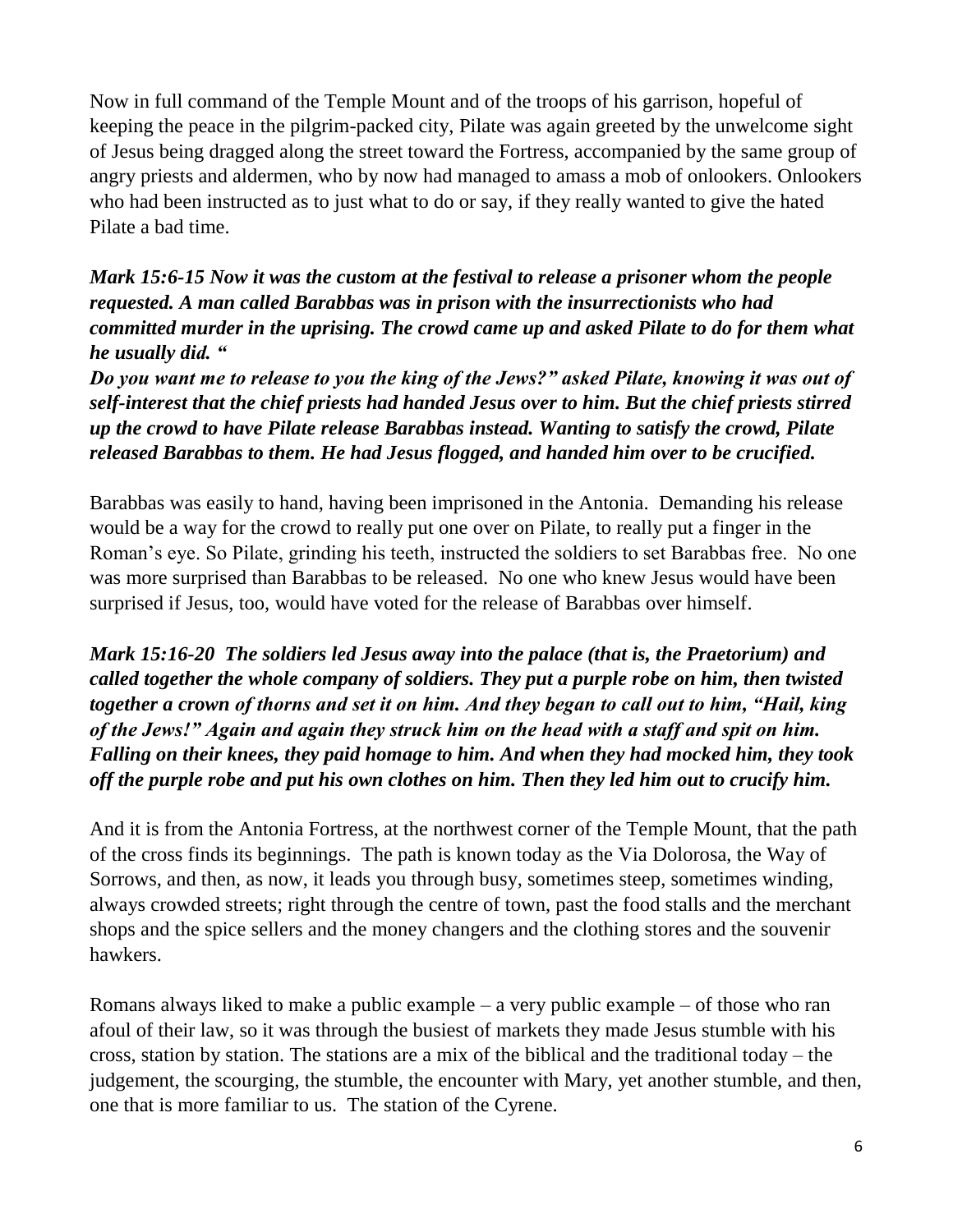#### *Mark 15:21 A certain man from Cyrene, Simon, the father of Alexander and Rufus, was passing by on his way in from the country, and they forced him to carry the cross.*

Can you imagine? A passer-by? With nothing to do with this whole sorry business, but somehow singled out for the dubious honour of shouldering a condemned man's instrument of execution?

Up, up the hills they went, out the Gennath Gate, outside the city walls to a one-time quarry, now a garden, a garden of flowers and of tombs, newly cut into the soft limestone. There was a large spur of cracked stone which marked the top of the place, and which in the right light had the eerie eyes of a staring skull; and so it was named Golgotha, or in the Latin, Calvary.

# Mark 15:25-27 *It was nine in the morning when they crucified him. The written notice of the charge against him read: THE KING OF THE JEWS. They crucified two rebels with him, one on his right and one on his left*

It is located today not outside of but within the city walls, which had been expanded a dozen years after the Crucifixion to extend the defensive ramparts of the city northward, the area most vulnerable to attack.

The rock spur of Golgotha itself remains, enclosed now within the massive Church of the Holy Sepulchre, a building in its 1700th year, a constructed, destructed, rebuilt, destroyed, remodelled, decaying accumulation of 17 centuries of veneration and memory.

The marks of the old quarry are still there to be seen. The remnants of tombs are still nearby. The spur of fractured limestone still rises into the sky, protected from the pious by glass, ornamented by an altar of silver and gold.

*Mark 15:42-47 It was Preparation Day (that is, the day before the Sabbath). So as evening approached, Joseph of Arimathea, a prominent member of the Council, who was himself waiting for the kingdom of God, went boldly to Pilate and asked for Jesus' body. Pilate was surprised to hear that he was already dead. Summoning the centurion, he asked him if Jesus had already died.* 

*When he learned from the centurion that it was so, he gave the body to Joseph. So Joseph bought some linen cloth, took down the body, wrapped it in the linen, and placed it in a tomb cut out of rock. Then he rolled a stone against the entrance of the tomb. Mary Magdalene and Mary the mother of Joseph saw where he was laid.* 

It is now no longer the footsteps of Jesus we follow, but the footsteps of those who lower him from the cross, who do what they can in the darkening day to wash from his body the signs of the abuse, the humiliation, the scorn. There simply wasn't time to do more, or go far, before